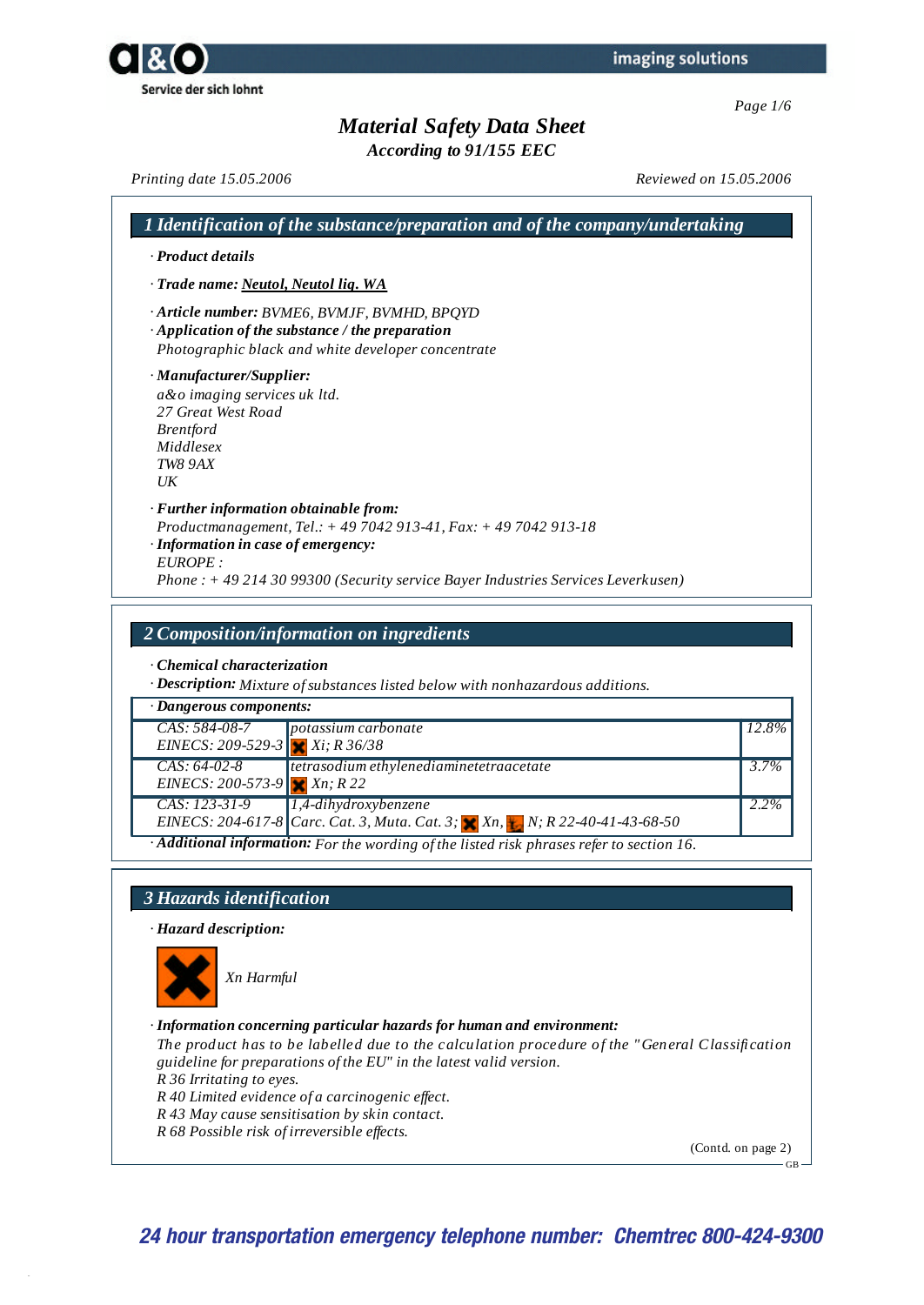



*According to 91/155 EEC*

*Printing date 15.05.2006 Reviewed on 15.05.2006*

(Contd. of page 1)

*Trade name: Neutol, Neutol liq. WA*

#### *· Classification system:*

*The classification is according to the latest editions of the EU-lists, and extended by company and literature data.*

# *4 First aid measures*

*· After inhalation:*

*Supply fresh air and to be sure call for a doctor.*

- *In case of unconsciousness place patient stably in side position for transportation.*
- *· After skin contact: Immediately wash with water and soap and rinse thoroughly.*
- *· After eye contact:*
- *Rinse opened eye for several minutes under running water. Ifsymptoms persist, consult a doctor.*
- *· After swallowing: Ifsymptoms persist consult doctor.*

# *5 Fire-fighting measures*

*· Suitable extinguishing agents:*

*CO2, powder or water spray. Fight larger fires with water spray or alcohol resistant foam.*

*· Protective equipment: No special measures required.*

### *6 Accidental release measures*

*· Person-related safety precautions: Not required.*

*· Measures for environmental protection:*

*Dilute with plenty of water.*

*Do not allow to enter sewers/ surface or ground water.*

*· Measures for cleaning/collecting:*

*Absorb with liquid-binding material (sand, diatomite, acid binders, universal binders, sawdust). Dispose contaminated material as waste according to item 13.*

# *7 Handling and storage*

- *· Handling:*
- *· Information for safe handling: No special measures required.*
- *· Information about fire - and explosion protection: No special measures required.*

*· Storage:*

- *· Requirements to be met by storerooms and receptacles: No special requirements.*
- *· Information about storage in one common storage facility: Not required.*
- *· Further information about storage conditions: Keep container tightly sealed.*

### *8 Exposure controls/personal protection*

*· Additional information about design of technical facilities: No further data; see item 7.*

(Contd. on page 3)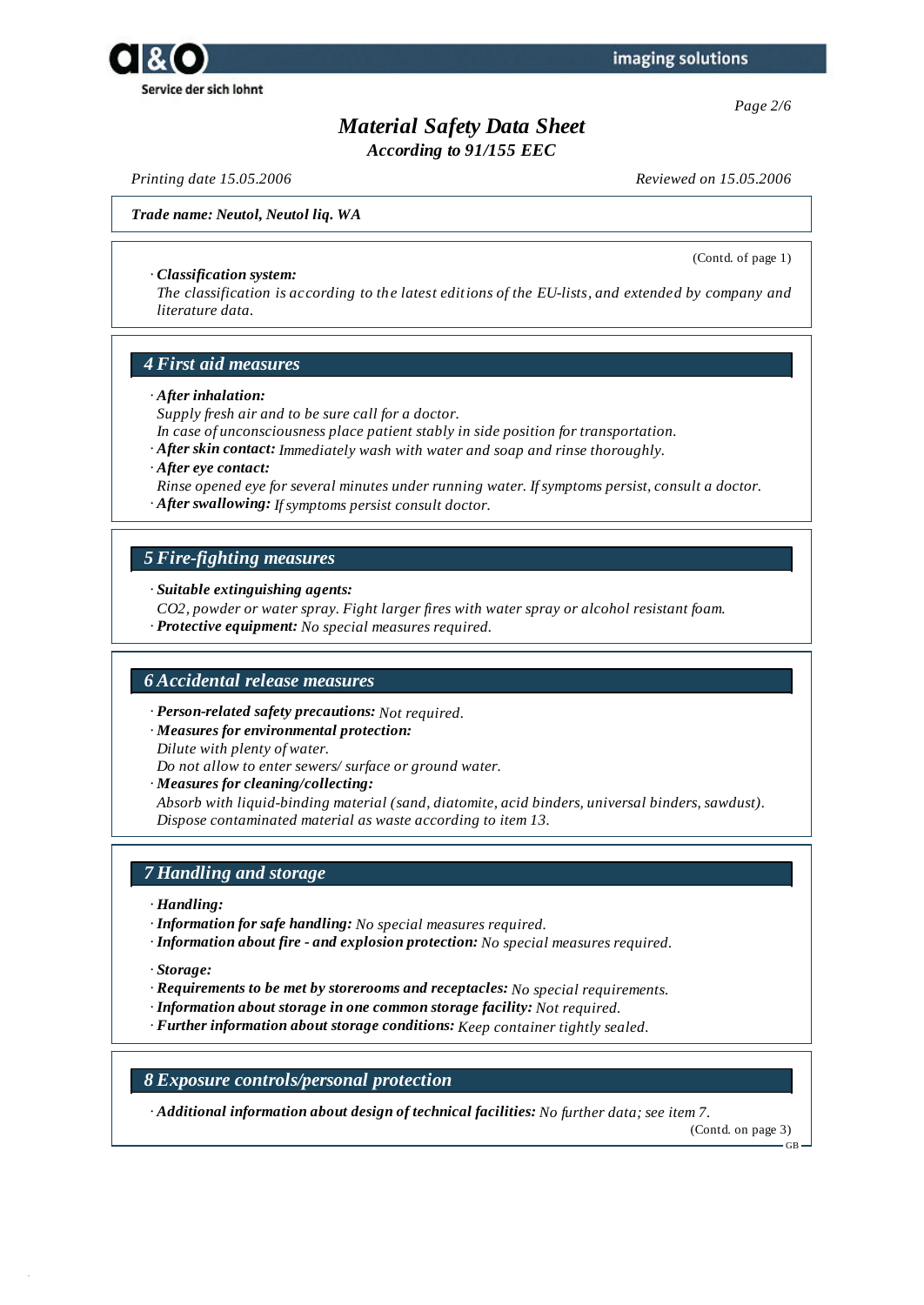



*According to 91/155 EEC*

*Printing date 15.05.2006 Reviewed on 15.05.2006*

*Trade name: Neutol, Neutol liq. WA*

(Contd. of page 2) *· Ingredients with limit values that require monitoring at the workplace: 123-31-9 1,4-dihydroxybenzene WEL Long-term value: 0.5 mg/m³ · Additional information: The lists valid during the making were used as basis. · Personal protective equipment: · General protective and hygienic measures: Keep away from foodstufs, beverages and feed. Immediately remove all soiled and contaminated clothing Wash hands before breaks and at the end of work. Avoid contact with the eyes. Avoid contact with the eyes and skin. · Respiratory protection: Not required. · Protection of hands: Protective gloves The glove material has to be impermeable and resistant to the product/ the substance/ the preparation. Due to missing tests no recommendation to the glove material can be given for the product/ the preparation/ the chemical mixture. Selection of the glove material on consideration of the penetration times, rates of dif usion and the degradation · Material of gloves* The selection of the suitable gloves does not only depend on the material, but also on further marks *of quality and varies from manufacturer to manufacturer. As the product is a preparation of several substances, the resistance of the glove material can not be calculated in advance and has therefore to be checked prior to the application. · Penetration time of glove material The exact break trough time has to be found out by the manufacturer of the protective gloves and has to be observed. · Eye protection: Tightly sealed goggles 9 Physical and chemical properties · General Information*

*Form: Fluid*

*Colour: According to product specification Odour: Characteristic*

*· Change in condition Melting point/Melting range: Undetermined. Boiling point/Boiling range: 100°C*

(Contd. on page 4)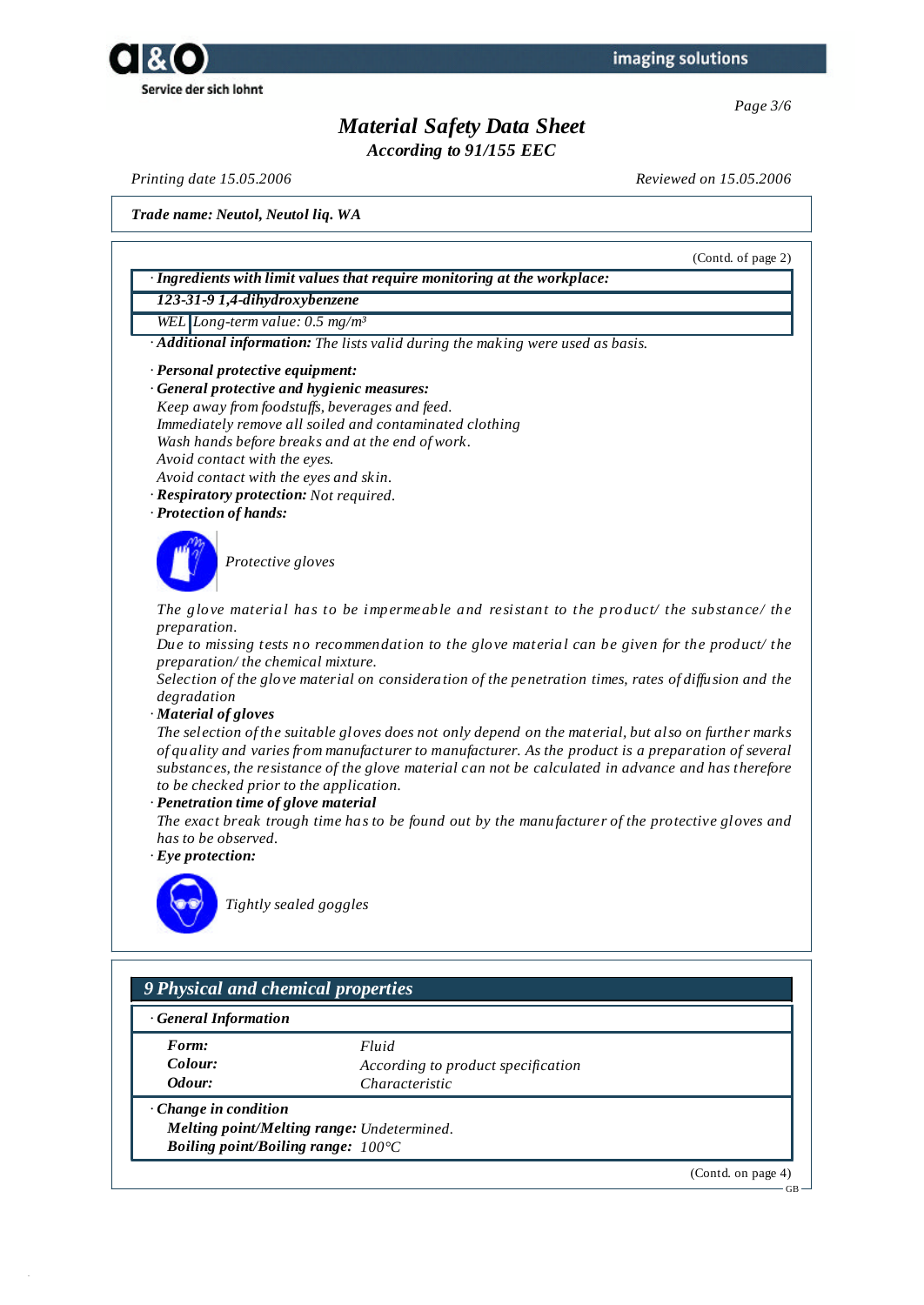



*According to 91/155 EEC*

*Printing date 15.05.2006 Reviewed on 15.05.2006*

*Trade name: Neutol, Neutol liq. WA*

|                                                    |                                               | (Contd. of page 3) |
|----------------------------------------------------|-----------------------------------------------|--------------------|
| $\cdot$ Flash point:                               | Not applicable.                               |                    |
| $·$ <i>Self-igniting</i> :                         | Product is not selfigniting.                  |                    |
| · Danger of explosion:                             | Product does not present an explosion hazard. |                    |
| $\cdot$ Vapour pressure at 20 $\cdot$ C:           | $23$ hPa                                      |                    |
| $\cdot$ Density at 20 $\degree$ C:                 | $1.375$ g/cm <sup>3</sup>                     |                    |
| · Solubility in / Miscibility with<br>water:       | Fully miscible.                               |                    |
| $\cdot$ pH-value at 20 $\degree$ C:                | 11.7                                          |                    |
| $\cdot$ Viscosity:<br>Kinematic at $20^{\circ}$ C: | 11 s (DIN 53211/4)                            |                    |
| · Solvent content:<br>Organic solvents:<br>Water:  | $0.0\%$<br>60.4%                              |                    |
| · Solids content:                                  | 39.6 %                                        |                    |

# *10 Stability and reactivity*

*· Thermal decomposition / conditions to be avoided:*

*No decomposition if used according to specifications.*

*· Dangerous reactions No dangerous reactions known.*

*· Dangerous decomposition products: No dangerous decomposition products known.*

# *11 Toxicological information*

*· Acute toxicity:*

*· LD/LC50 values relevant for classification:*

*123-31-9 1,4-dihydroxybenzene*

*Oral LD50 320 mg/kg (rat)*

*· Primary irritant effect:*

*· on the skin: No irritant ef ect.*

*· on the eye: Irritating ef ect.*

*· Sensitization: Sensitization possible through skin contact.*

*· Additional toxicological information:*

*The product shows the following dangers according to the calculation method of the General EU Classification Guidelines for Preparations as issued in the latest version: Irritant*

# *12 Ecological information*

*· General notes:*

*Water hazard class 2 (German Regulation) (Self-assessment): hazardous for water Do not allow product to reach ground water, water course or sewage system.*

(Contd. on page 5)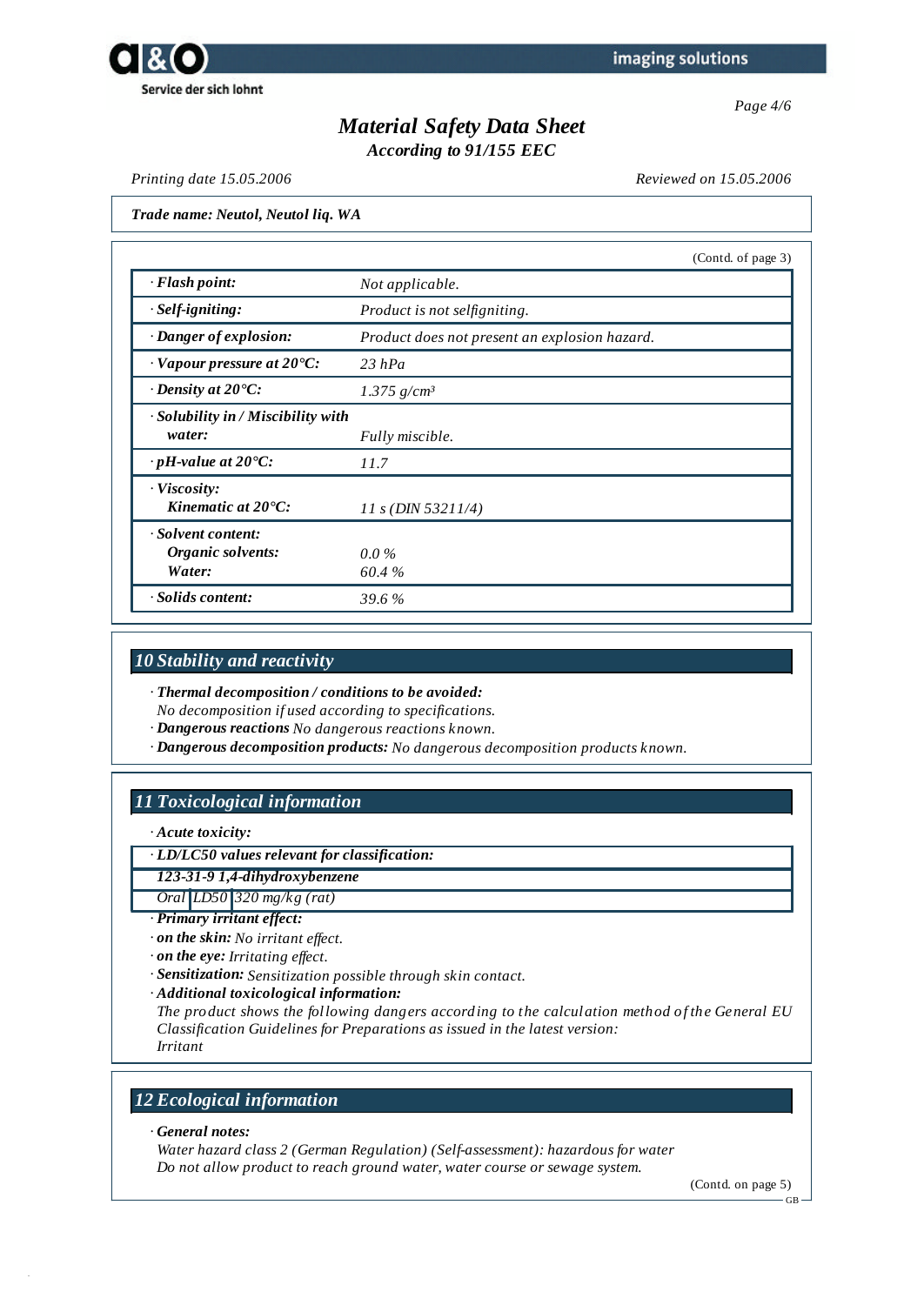

*Page 5/6*

# *Material Safety Data Sheet*

*According to 91/155 EEC*

*Printing date 15.05.2006 Reviewed on 15.05.2006*

*Trade name: Neutol, Neutol liq. WA*

(Contd. of page 4)

*Danger to drinking water if even small quantities leak into the ground. Rinse of of bigger amounts into drains or the aquatic environment may lead to increased pH-values. A high pH-value harms aquatic organisms. In the dilution of the use-level the pH-value is considerably reduced, so that after the use of the product the aqueous waste, emptied into drains, is only low water-dangerous.*

### *13 Disposal considerations*

- *· Product:*
- *· Recommendation*

*Must not be disposed together with household garbage. Do not allow product to reach sewage system.*

*· Uncleaned packaging:*

- *· Recommendation: Disposal must be made according to of icial regulations.*
- *· Recommended cleansing agents: Water, if necessary together with cleansing agents.*

### *14 Transport information*

*· Land transport ADR/RID (cross-border)*



*· ADR/RID class: 8 (C5) Corrosive substances.*

- *· Danger code (Kemler): 80*
- *· UN-Number: 1719*
- *· Packaging group: III*
- *· Hazard label: 8*

*· Description of goods: 1719 CAUSTIC ALKALI LIQUID, N.O.S. (potassium carbonate solution)*

*· Maritime transport IMDG:*



- *· IMDG Class: 8 · UN Number: 1719 · Label 8*
- *· Packaging group: III*
- *· Marine pollutant: No*
- *· Proper shipping name: CAUSTIC ALKALI LIQUID, N.O.S. (potassium carbonate solution)*

(Contd. on page 6)